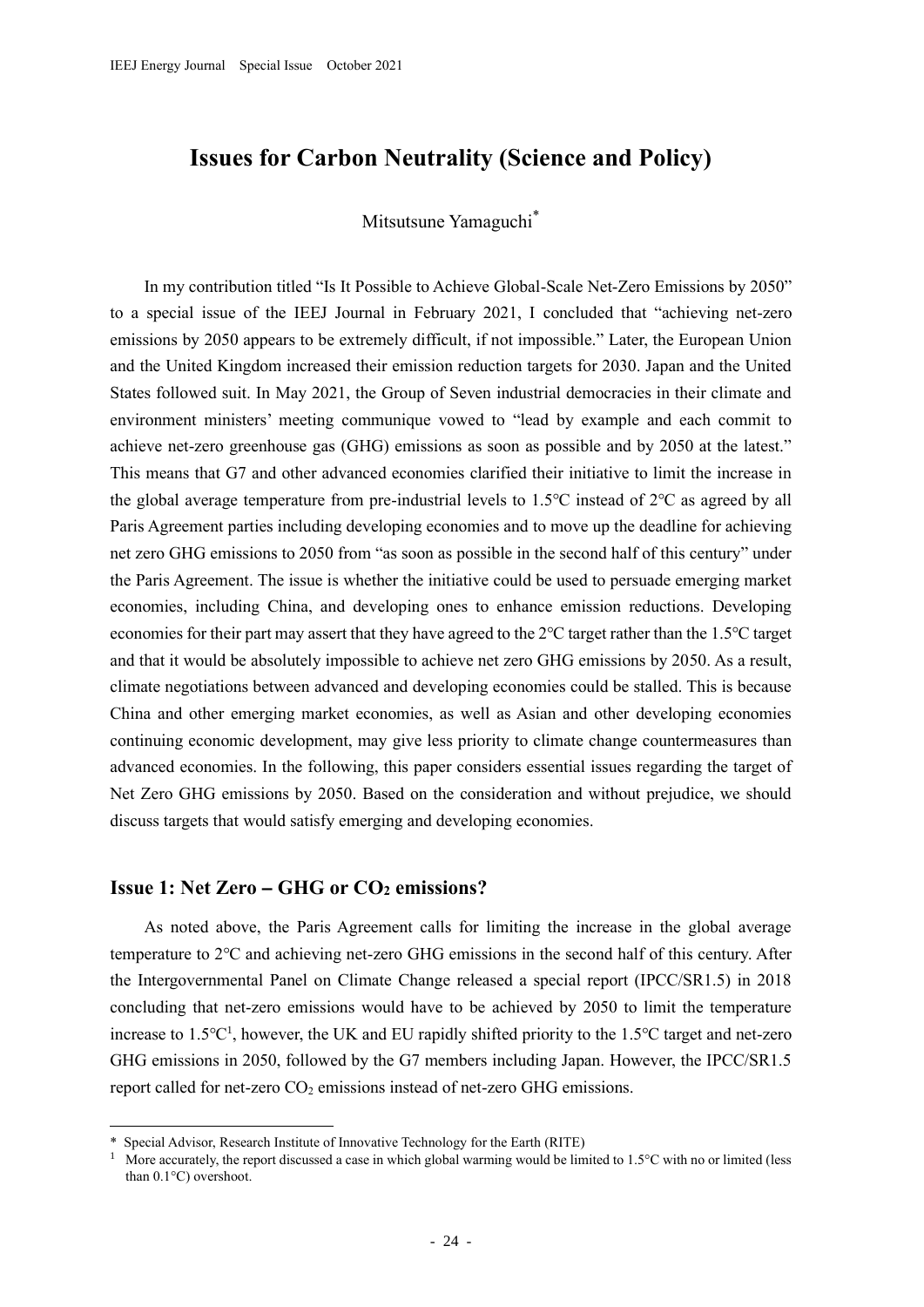Fig. 1 indicates emissions pathways limiting global warming to 1.5℃ in the IPCC/SR1.5 report. Left pathways are for  $CO_2$  and right ones for other GHGs. Approximately,  $CO_2$  emissions would have to reach net zero around 2050 if we allow no or limited overshoot in global warming. However, other GHG emissions including methane would not have to do so. This is because  $CO<sub>2</sub>$ , once emitted, will remain in the atmosphere over a very long time and surely contribute to boosting temperatures, while other GHGs stay over a shorter time (e.g., 12 years for methane). Other GHG emissions, as far as staying stable, would not contribute to boosting temperatures. However, the Paris Agreement and the G7 have stuck to net-zero GHG emissions instead of net-zero  $CO<sub>2</sub>$  emissions. Any clear reason for this is uncertain. One possible reason may be that the UK became the first country in the world in 2008 to set a statutory target of cutting GHG emissions by 80% from 1990 by 2050 and raised the target cut to 100% in 2019, remaining influential in negotiations at the Conference of Parties to the United Nations Framework Convention on Climate Change.

This means that net-zero GHG emissions would be excessive for the target of limiting global warming to 1.5℃ and would not have to be reached by 2050 from the scientific viewpoint.





Source: IPCC/SR1.5/SPM p.15 Yellow highlights were given by the author.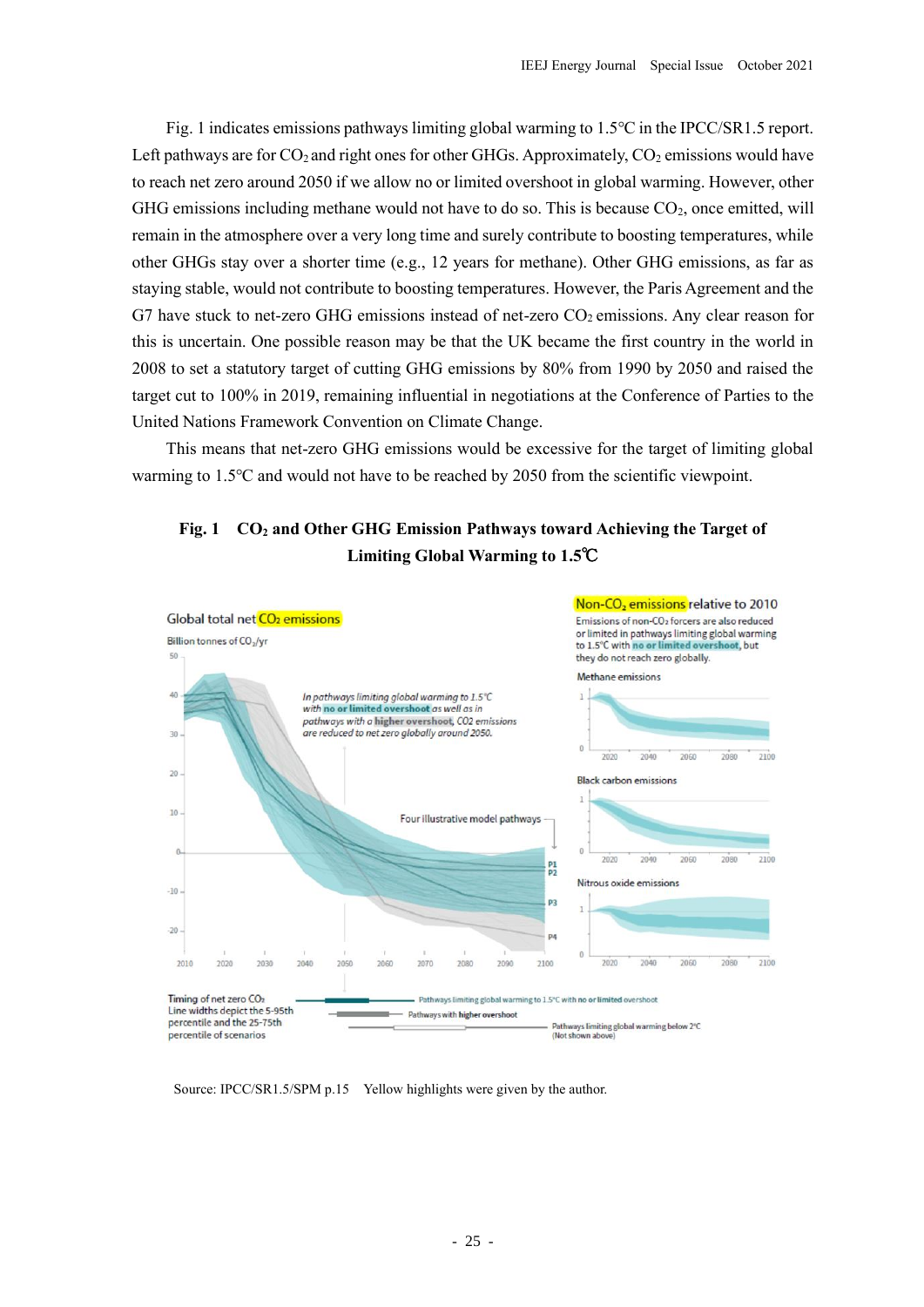## **Issue 2: Meaning of the Temperature Target – How long net negative CO<sup>2</sup> emissions would continue to extend?**

Fig. 2 represents excerpts from a paper that was authored mainly by key contributors to the IPCC/SR1.5 report based on scenarios in the report and published in the refereed journal *Nature.*

The figure's upper half represents an illustrative pathway for reaching net-zero  $CO<sub>2</sub>$  and netzero GHG emissions based on the IPCC/SR1.5 report, indicating  $CO<sub>2</sub>$  (red) and other GHG (brown) emission cuts and  $CO<sub>2</sub>$  removal (dark brown) through BECCS (bioenergy with carbon capture and storage), DACCS (direct air carbon capture and storage), afforestation and other measures for negative emissions. This shows that  $CO<sub>2</sub>$  emissions would become net zero (emissions offset by negative emissions) in the  $2050s$  and total GHG emissions including  $CO<sub>2</sub>$  would become so around 2070.



#### **Fig. 2 Global GHG Emission Cuts (upper) and Temperature Trend (lower)**

Source: J. Rogelj et al. Three ways to improve net-zero emissions targets, Nature 591, 365-368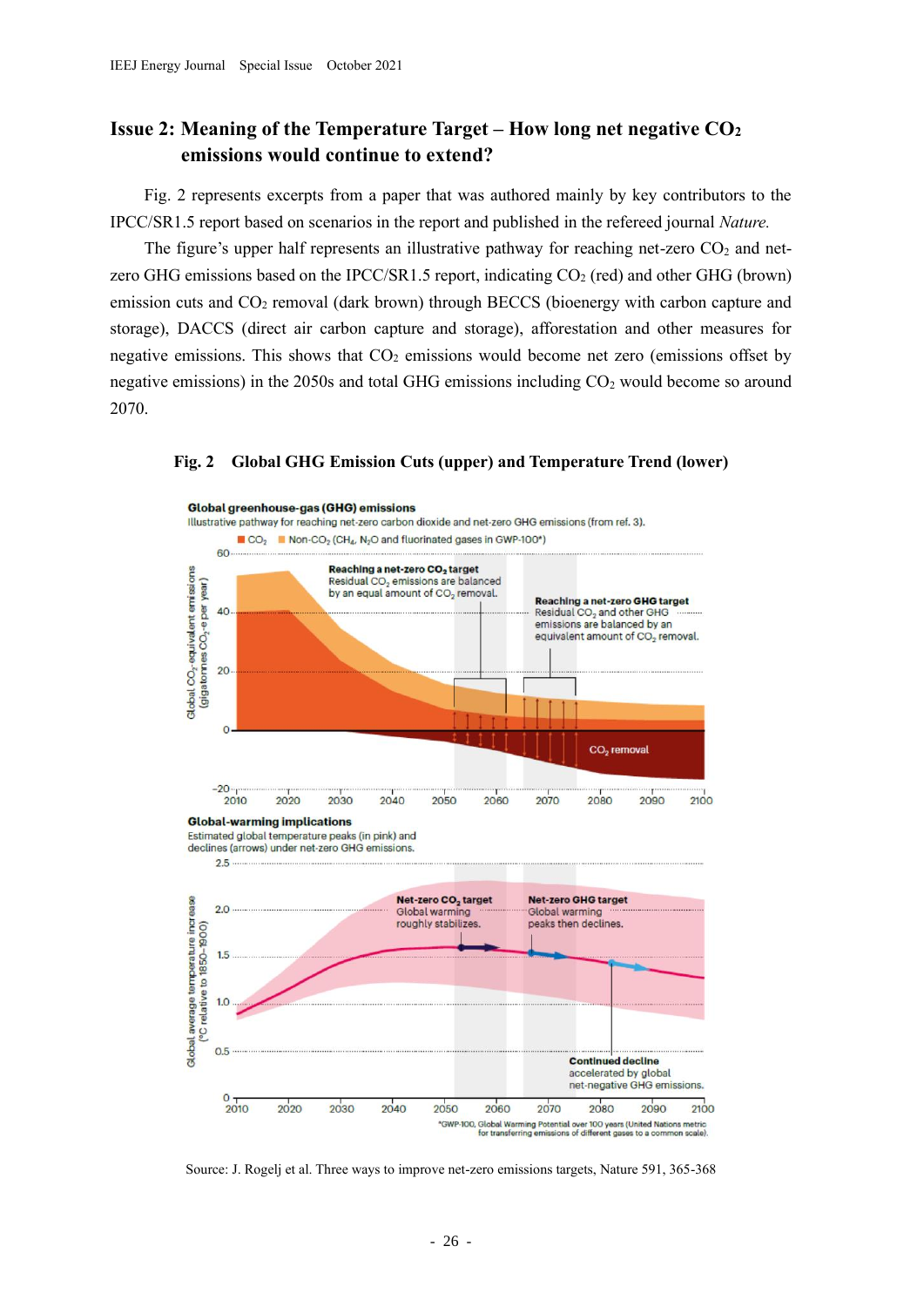The lower half shows temperature changes from pre-industrial levels as a result of the above emission cuts. As temperatures are stabilized after  $CO<sub>2</sub>$  emissions reach net zero as noted above, the global average temperature increase would follow a trend indicated by the black arrow. Although other GHG emission cuts would make little progress towards 2100, the gap between  $CO<sub>2</sub>$  removal and emissions would expand in a manner to increase net negative  $CO<sub>2</sub>$  emissions. In line with such change, the global average temperature increase from pre-industrial levels (red line) would continue to fall, reaching some 1.3℃ in 2100. If the target limit is 1.5℃, the increase from pre-industrial levels should be stabilized at the target level. The ultimate goal of climate change countermeasures is the "stabilization of greenhouse gas concentrations in the atmosphere at a level that would prevent dangerous anthropogenic interference with the climate system" (Article 2 of the 1992 UNFCCC, underlined by the author) while ensuring sustainable economic growth. As the real objective is to limit losses from temperature rises to some extent, the goal should be the stabilization of temperatures. Given great uncertainties about the relationship between GHG concentrations and temperature rises, or the climate sensitivity, however, the stabilization of GHG concentrations might have been chosen for the convention. The temperature increase would slightly exceed  $1.5^{\circ}$ C when CO<sub>2</sub> emissions reach net zero. Later, temperatures would stabilize with  $CO<sub>2</sub>$  emissions remaining net zero<sup>2</sup>. In the IPCC 1.5℃ scenario as indicated by the figure, however, the temperature increase from pre-industrial levels would continue to fall below 1.5℃ with net negative emissions expanding. It is doubtful if the IPCC 1.5℃ scenario meets the objective of the convention.

### **Issue 3: Uncertainties**

Uncertainties over the science of climate change were discussed in detail in Chapter 8 of a recommendation<sup>3</sup> by the UK Committee on Climate Change to the government in December 2020. This paper briefly discusses the carbon budget in this regard. The carbon budget is a concept paying attention to a proportional relationship between cumulative  $CO<sub>2</sub>$  emissions and a temperature increase. The fifth IPCC assessment report on climate change published in 2013/2014 became the first IPCC report to discuss the carbon budget. In the report, the carbon budget (cumulative  $CO<sub>2</sub>$ emissions) to stabilize global warming at a given level (e.g., 1.5℃ at the probability of 50%) was estimated at 2,250 gigatons. The 2018 IPCC/SR1.5, released four to five years after the fifth report, gave cumulative  $CO_2$  emissions through 2017 at 2,200 Gt, meaning that the remainder in the carbon budget was 50 Gt, less than two years' global  $CO<sub>2</sub>$  emissions. In the IPCC/SR1.5 report, however, the carbon budget estimate was raised to 2,780 Gt, indicating that the remaining carbon budget (allowable future emissions to achieve the target) would be 580 Gt  $(2,780 \text{ Gt} - 2,200 \text{ Gt})$ , up more than 10-fold from 50 Gt based on the fifth IPCC report. This change is attributable to the development of scientific knowledge and methodology. If the global mean surface temperature (GMST) is used

<sup>&</sup>lt;sup>2</sup> As the temperature increase slightly exceeds 1.5°C, some additional CO<sub>2</sub> (or GHG) emission cuts would be required to push the increase down to 1.5℃. Here, however, I would like to refrain from discussing details. The essential question is if a long-term decrease in temperatures would be the objective that we should attain.

<sup>&</sup>lt;sup>3</sup> The Sixth Carbon Budget, The UK's path to Net Zero, Committee on Climate Change, December 2020